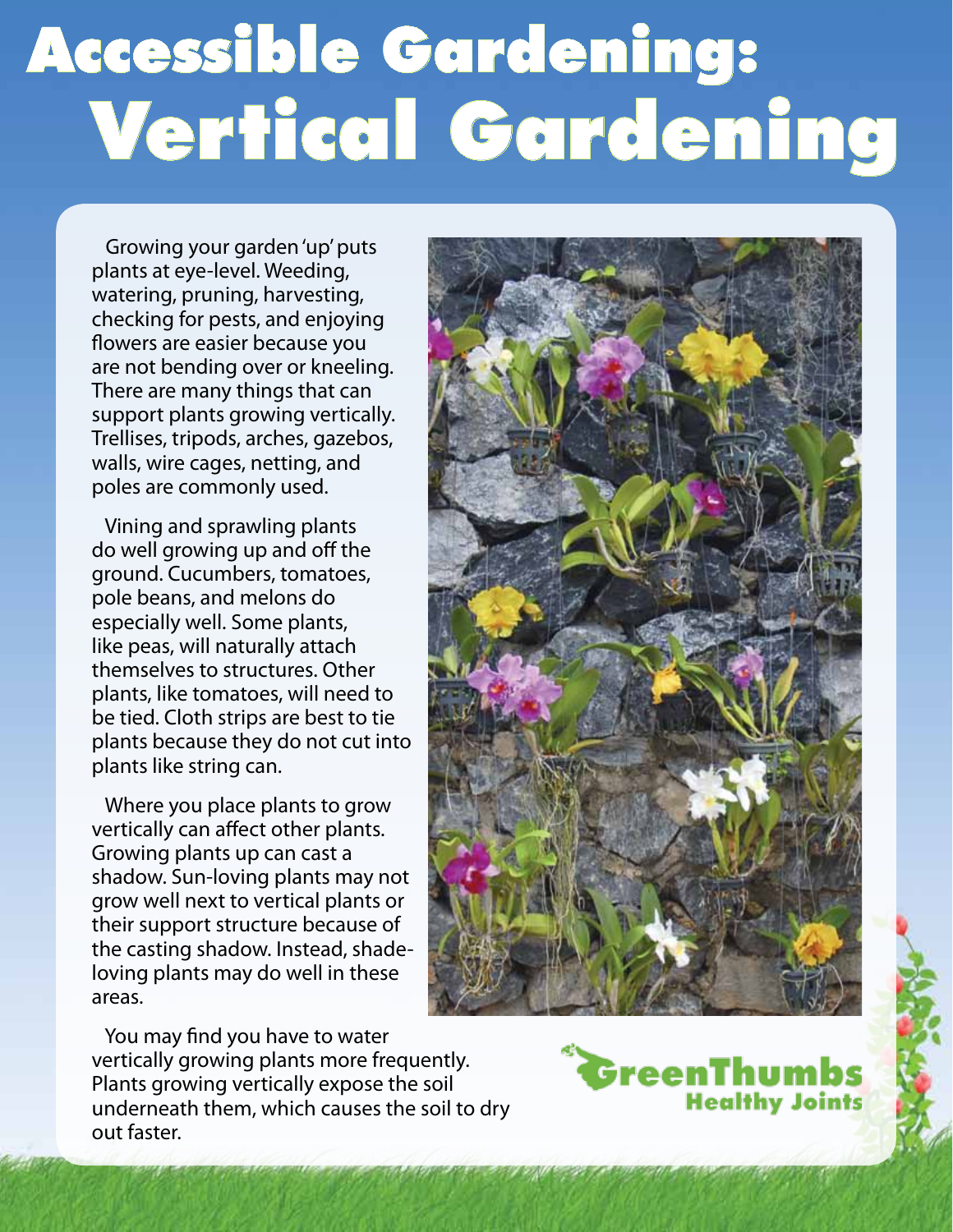## **Considerations**

 Growing plants vertically is not much different than letting plants grow along the ground. There are some things to keep in mind when deciding what type of support structure to use for your vertical plants.

- What structure you use depends on what plant you want to grow. The structure has to be able to support the plant's weight. It must be anchored well into the ground to keep it from being pulled down by the plant. Otherwise, the structure may damage the plant.
- You can make or buy trellises to fit any space. They can be staked into the ground or attached to a wall. Make sure to leave space between the wall and trellis for air circulation. Otherwise, mold can grow and spread diseases to your plants.
- Arches are good for heavier plants, like grape and wisteria vines, climbing plants, and hanging baskets.
- Think about sun and weather exposure, size, and plant care when choosing which plants to grow vertically.
	- Do you want plants year-round or do you want a garden just in the summer? Plants that live year round tend to be larger. Those that live only in the summer are usually smaller.
	- Where do you want your plants to grow? Up a wall in full sun or in shade? What is the typical weather where you live? This will help you decide which plants will grow best in the area where you want your plants to grow.

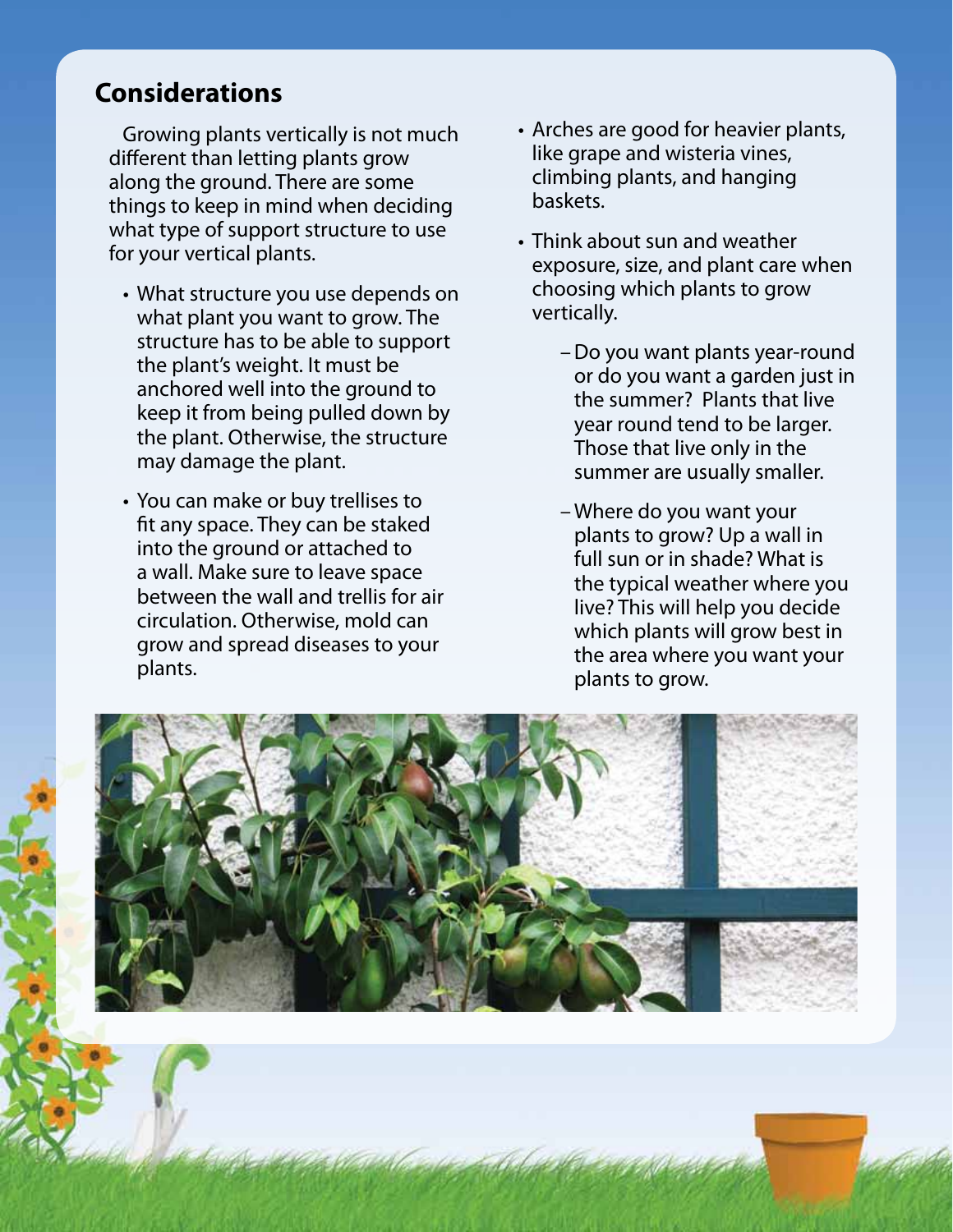## **Considerations (continued)**

- Think about the different kind of plant care you will need to give to vertical plants. Will you need to prune and tie your plants more often since they will be at eye level? Will you need them to grow on trellises so they don't fall off? Will you need to use a ladder to prune or are the plants within easy reach?
- Match the supporting structure to the plant's characteristics.
	- Plants with tendrils do well growing on trellises and tripods, like pole beans.
	- Plants that twine need wire or string to twist around. An example of this is string hanging above a row of peas to keep the plants off the ground.
	- Some vines will hold onto any rough surface; but can damage wood, paint and mortar. Ivy often causes damage to brick walls.
	- Make sure plants do not grow where you do not want them to. Morning glories are well known for attaching themselves to gutters and pulling them off because of their weight.
- Some plants must be tied; otherwise, they will only grow along the ground, like tomatoes.
- Vining varieties do better at growing vertically than bush varieties. Some vegetables, such as beans, peas, cucumbers and squash come in both varieties.
- Small-fruited varieties of squashes, melons and pumpkins also do well in vertical gardens. Squashes and melons may need to be supported by 'slings' to support their weight while maturing. Slings can be made with panty hose and rags.